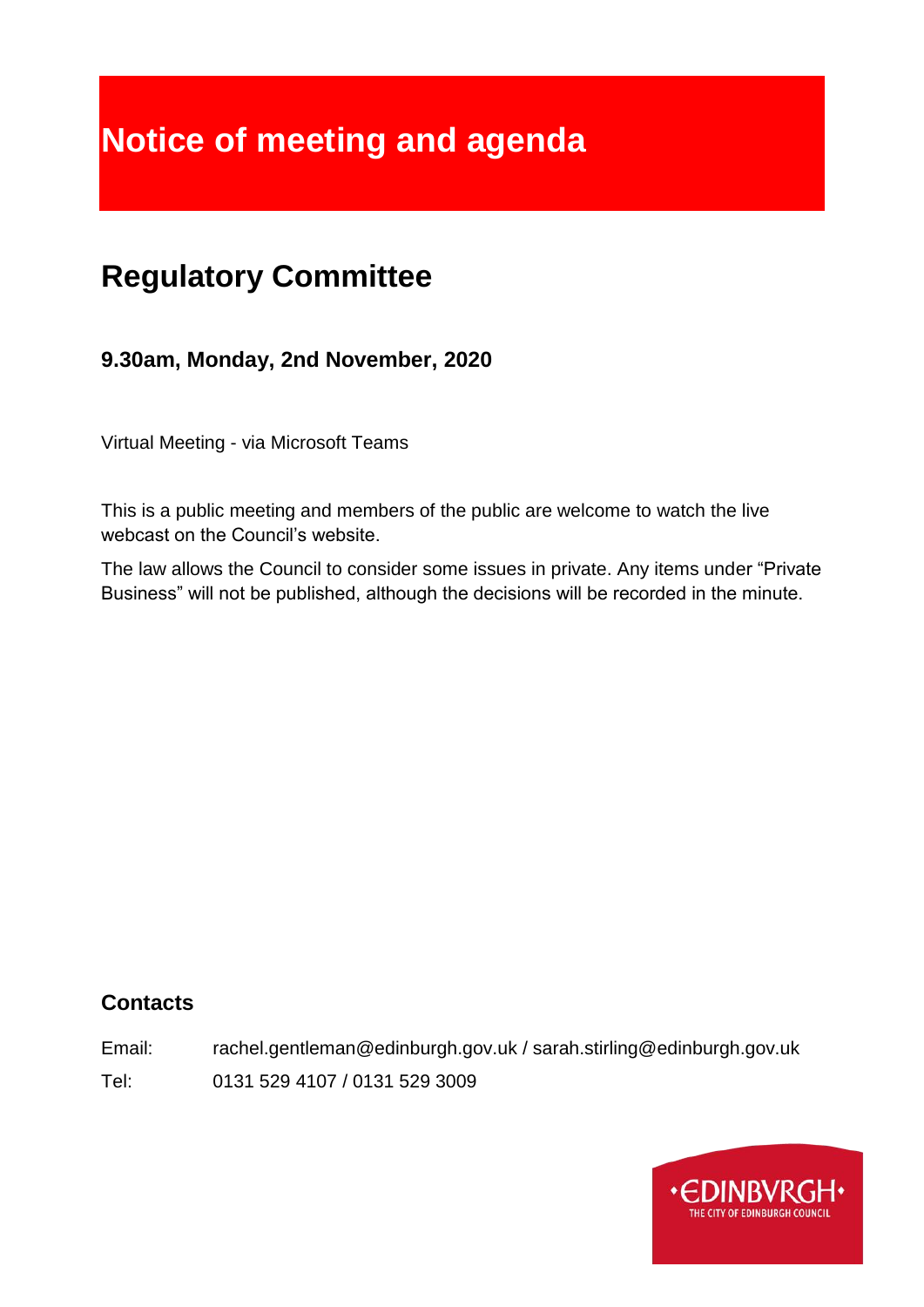# **1. Order of Business**

**1.1** Including any notices of motion and any other items of business submitted as urgent for consideration at the meeting.

# **2. Declaration of Interests**

**2.1** Members should declare any financial and non-financial interests they have in the items of business for consideration, identifying the relevant agenda item and the nature of their interest.

#### **3. Deputations**

**3.1** If any.

#### **4. Minutes**

**4.1** None.

#### **5. Rolling Actions Log**

| 5.1                           | <b>Rolling Actions Log</b> | $5 - 16$  |
|-------------------------------|----------------------------|-----------|
| <b>6. Business Bulletin</b>   |                            |           |
| 6.1                           | <b>Business Bulletin</b>   | $17 - 20$ |
| <b>7. Executive Decisions</b> |                            |           |
|                               |                            |           |

**7.1** Coronavirus (COVID-19) Contingency Measures: Update Report – Report by the Executive Director of Place 21 - 32

#### **8. Routine Decisions**

**8.1** None.

# **9. Motions**

**9.1** None.

# **Laurence Rockey**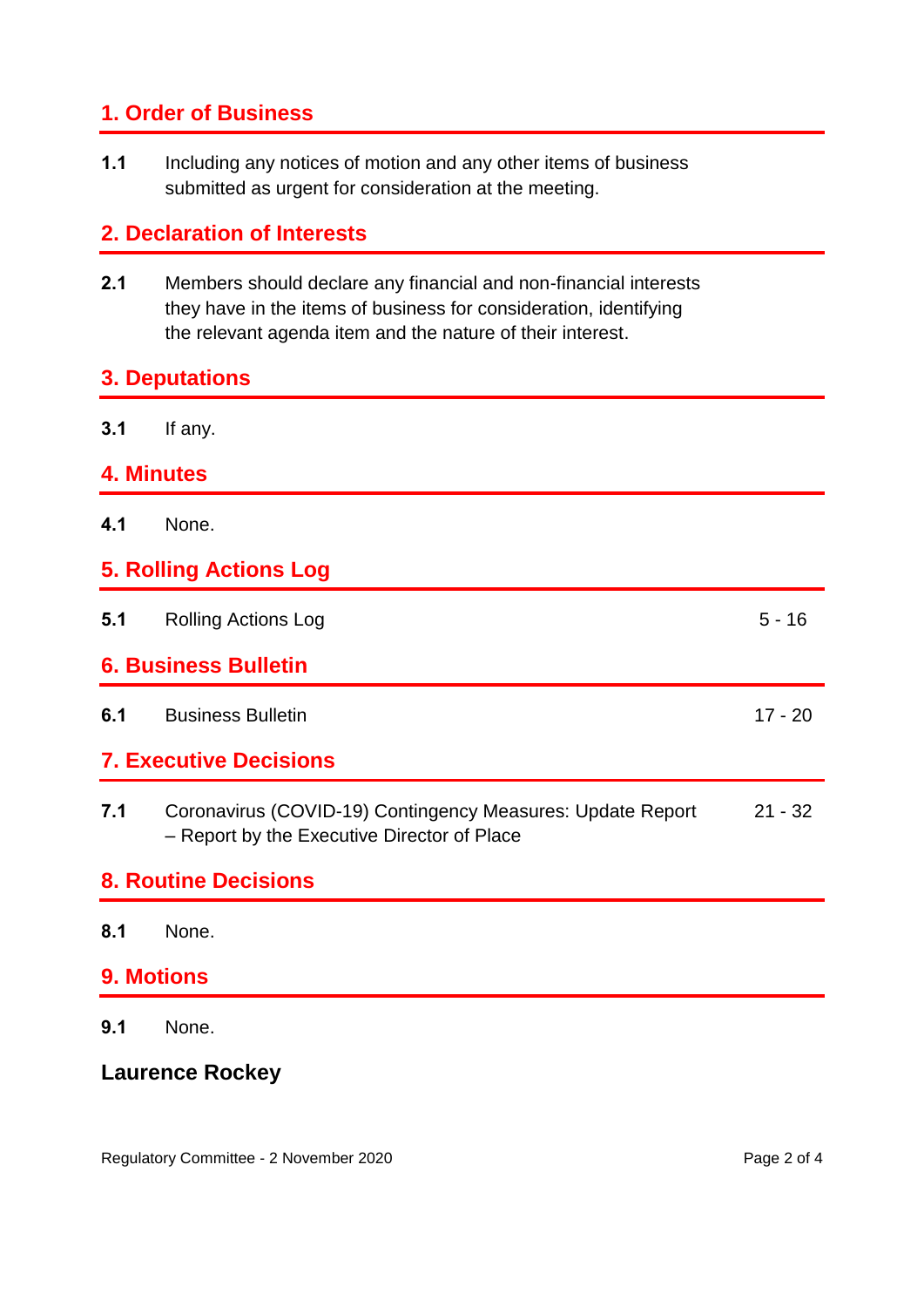# **Committee Members**

Councillor Catherine Fullerton (Convener), Councillor Denis Dixon (Vice-Convener), Councillor Scott Arthur, Councillor Max Mitchell, Councillor Joanna Mowat, Councillor Susan Rae, Councillor Cameron Rose, Councillor Neil Ross and Councillor Donald **Wilson** 

# **Information about the Regulatory Committee**

The Regulatory Committee consists of 9 Councillors and is appointed by the City of Edinburgh Council.

#### **Further information**

If you have any questions about the agenda or meeting arrangements, please contact Committee Services, City of Edinburgh Council, Business Centre 2.1, Waverley Court, 4 East Market Street, Edinburgh EH8 8BG, email rachel.gentleman@edinburgh.gov.uk / sarah.stirling@edinburgh.gov.uk.

The agenda, minutes and public reports for this meeting and all the main Council committees can be viewed online by going to [www.edinburgh.gov.uk/cpol.](http://www.edinburgh.gov.uk/cpol)

# **Webcasting of Council meetings**

Please note this meeting may be filmed for live and subsequent broadcast via the Council's internet site – at the start of the meeting the Convener will confirm if all or part of the meeting is being filmed.

The Council is a Data Controller under current Data Protection legislation. We broadcast Council meetings to fulfil our public task obligation to enable members of the public to observe the democratic process. Data collected during this webcast will be retained in accordance with the Council's published policy including, but not limited to, for the purpose of keeping historical records and making those records available via the Council's internet site.

Any information presented by individuals to the Council at a meeting, in a deputation or otherwise, in addition to forming part of a webcast that will be held as a historical record, will also be held and used by the Council in connection with the relevant matter until that matter is decided or otherwise resolved (including any potential appeals and other connected processes). Thereafter, that information will continue to be held as part of the historical record in accordance with the paragraphs above.

If you have any queries regarding this, and, in particular, if you believe that use and/or storage of any particular information would cause, or be likely to cause, substantial